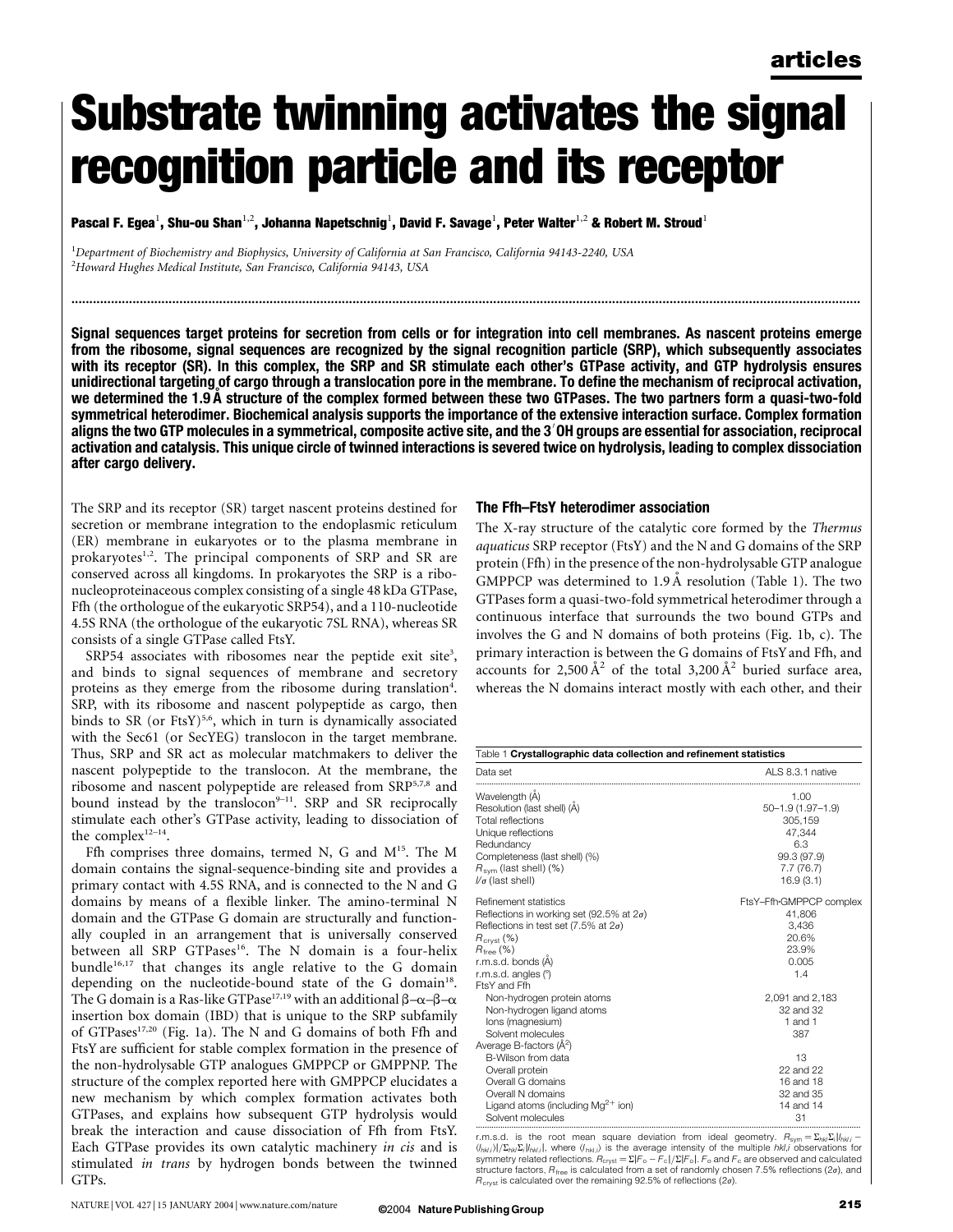interaction surface accounts for 700  $\AA$ <sup>2</sup> (Fig. 2), suggesting that complex formation is driven primarily by the pairing of G domains.

The interface is stabilized by extensive pairing interactions between Ffh and FtsY (Fig. 2a): 39 residues of FtsYand 34 residues of Ffh form 21 hydrogen bonds (10 direct and 11 water-mediated) and 139 van der Waals contacts. Three major areas of the interface are contributed to by residues interacting with each other across the quasi-two-fold axis (Fig. 2b, orange arrows, and Fig. 2c): (1) residues from motif II (Fig. 1) form extensive van der Waals contacts; (2) the N-terminal ends of the  $\alpha$ 3 helices come into close contact at the position of two conserved glycine residues; and (3) the conserved 'ALLEADV' motifs in the N domains that pack tightly against the base of the G domain are linked by means of an extensive network of interactions with  $\alpha$ 3 and  $\alpha$ 4 helices of the binding partner. There are no cavities in the interface with the single exception of the region localized between the two CH<sub>2</sub> groups of the GMPPCP molecules (see below). The sequestration of bound GTPs from solvent rationalizes the observation that there is no dissociation of GTP from the complex without GTP hydrolysis and concomitant dissociation of the complex $21,22$ .

An independent biochemical analysis of the Ffh–FtsY interaction agrees with the structure of the complex. This analysis was performed with Escherichia coli FtsY, which is highly homologous to T. aquaticus FtsY and on which most functional studies have been performed. Mutagenesis was carried out on conserved surface residues. Each of 40 mutant proteins was purified and assayed in vitro. A large proportion of the mutant FtsY proteins severely compromise the reciprocally stimulated GTPase reaction of FtsY with Ffh. The second-order rate constant  $(k_{\text{tot}})$  for the reaction  $GTP\text{-}Ffh + FtsY\text{-}GTP \rightarrow products, which includes both complex$ 

formation and activation of GTP hydrolysis, is reduced  $5-10^3$ -fold in 25 out of the 40 mutants (Fig. 3a, black bars). The deleterious effects are not due to improper folding or impaired GTP binding of the mutant proteins, asthe basalGTPase activities of most(36 of 40) of the mutant FtsY proteins are not significantly decreased (less than twofold) compared with wild-type FtsY (see Supplementary Table S1). The remaining four mutations decrease the basal GTPase activity to a greater, albeit still modest degree (3–8-fold; Supplementary Table S1). Nucleotide binding was not significantly affected in any of the mutants (data not shown).

When mapped onto the homologous residues in the structure of T. aquaticus FtsY in complex with Ffh (Fig. 3b), all of the mutants that have deleterious effects (red), with the exception of FtsY(K399(204)A) (where the number in parentheses relates to the homologous T. aquaticus sequence), lie within the FtsY–Ffh interface. This includes residues within conserved motifs in the GTPase site, the 'closing loop' that packs against the guanine base, and the N–G domain interface. All of the neutral mutants (Fig. 3b, yellow) lie on the opposite side, pointing into solvent and away from the interface. Thus, the extensive interaction surface seen in the structure is functionally important for the stability and/or activity of the complex.

## Conformational change that activates both GTPases

Superposition of the structures of FtsY.GMPPNP and Ffh-NG<sup>G</sup>MPPNP on the heterodimeric complex shows that, on complex formation, the highly conserved motifs II (133–145; IBD loop) and III (187–192) in each G domain undergo major conformational rearrangements as they seal the upper part and lateral entrance of the catalytic sites from solvent water (Fig. 4a, b). As a consequence, the two IBD loops each bring three key side chains into the active



Figure 1 Sequence alignment of SRP GTPases of known structure, and structure of the FtsY–Ffh heterodimer.  $\mathbf a$ , Sequences of Ffh (*T. aquaticus* and Acidianus ambivalens) and FtsY (*E. coli* and *T. aquaticus*). Conserved regions (red) include motifs I (P-loop), II, III and IV, the closing loop, the ALLEADV and DARGG motifs, T112 (red circle) and D135 (asterisk). Residues of similar chemical nature (boxed in blue) and secondary structure elements are indicated. Mutations (see Fig. 3a) affecting GTPase activity  $(+)$  and neutral mutations  $(-)$  are also indicated. Numbering in the text is the residue and number within its own sequence, followed in brackets by the residue if different and the number of the

homologous residue in T. aquaticus Ffh, which we use as a reference for all SRP GTPases. E. coli FtsY contains an additional N-terminal domain, of unknown function, that is absent in T. aquaticus FtsY.  $\mathbf{b}$ ,  $\mathbf{c}$ , The heterodimer shown in two orientations. Blue and yellow colouring of Ffh indicate  $\alpha$ -helices and  $\beta$ -strands; the corresponding structures in FtsY are shown in green and pink. The quasi-two-fold axis is indicated in black. The two bound GMPPCP molecules (yellow sticks) coordinated to two  $Mg^{2+}$  ions (cyan spheres), and the IBD loops (red), are shown. See Supplementary Information for a movie of the structure.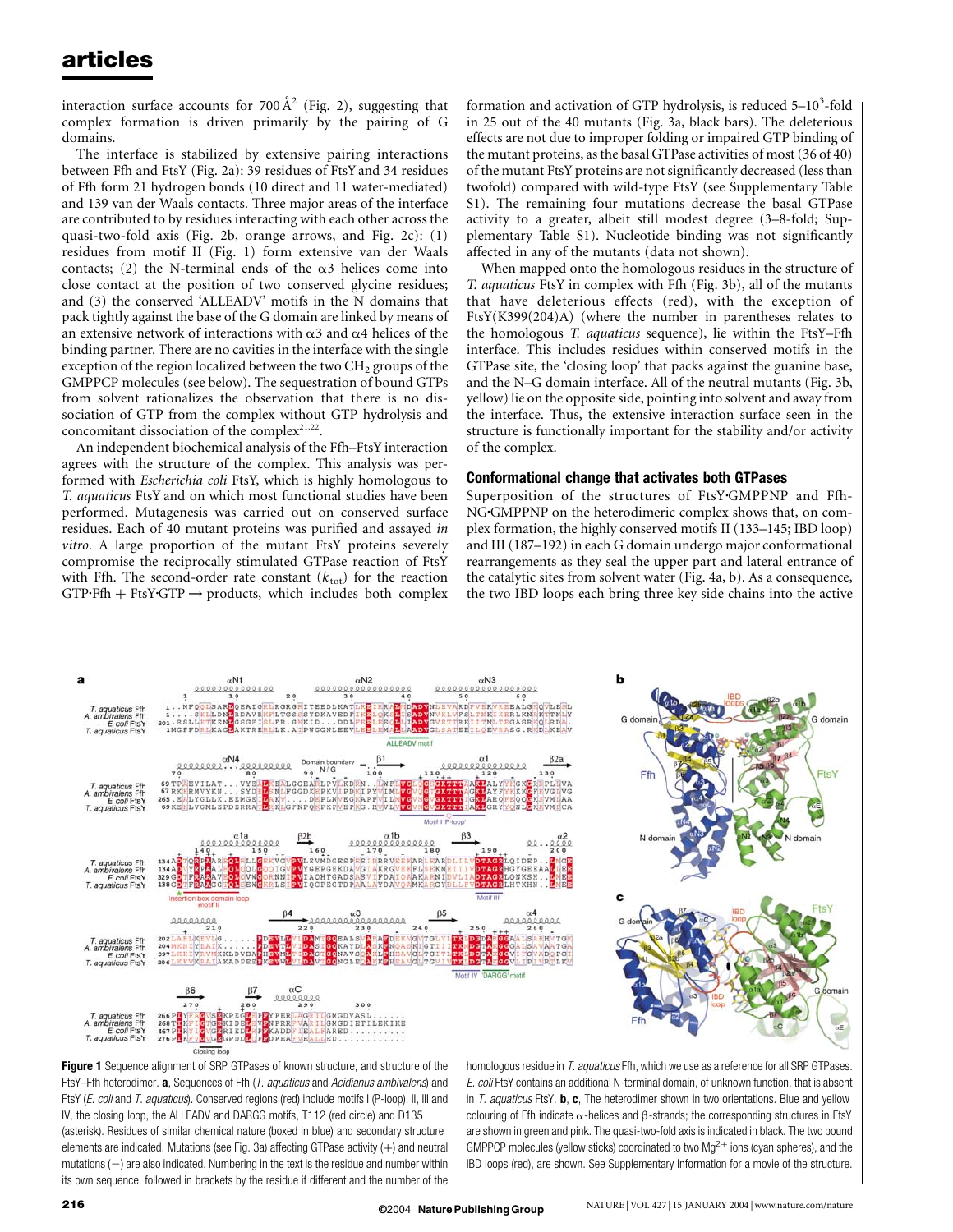site of their respective protein (see below) and also contribute to the heterodimerization interface.

A highly conserved interface consisting of the ALLEADV motif within the N domain and the 'DARGG' motif within the G domain acts as a fulcrum that allows readjustment of the relative position of the N and G domains. Both N domains also change conformation on complex formation, bending towards the quasi-two-fold axis and approaching closest contact at the level of the N–G domain interface (Fig. 2b, grey arrows). These changes are coupled to the G domains through extensive interactions across the N–G interface by means of the DARGG motifs. As a consequence, conserved motif IV is brought into closer contact with the guanine base. In particular the specificity determinant D258(248) in FtsY optimizes hydrogen bonding with the N2 and N3 amino groups (the average hydrogen bond distance is 2.7 versus  $3.4 \text{ Å}$  in the complex of FtsY–Ffh versus free FtsY). This rearrangement explains the observation that FtsY acquires substantial nucleotide specificity only on its association with Ffh<sup>23</sup>.

## Substrate twinning at a composite active site

#### Trans-substrate interactions

The two GTPase sites are paired to form a composite active site at the interface between FtsY and Ffh. The extended analogues lie approximately perpendicular to the quasi-two-fold axis. Thus, the two GMPPCPs are twinned to face each other in a head-to-tail manner (Figs 1b, c and 2b, red arrows). To our knowledge, such a direct nucleotide–nucleotide association is unprecedented. The two nucleotides are sequestered from bulk solvent and bound such that the  $\gamma$ -phosphate of each GMPPCP accepts a 2.6 Å hydrogen bond from the 3'OH of the ribose ring of the other GMPPCP (Fig. 5). The ribose sugar pucker is C3<sup>'</sup>-endo in both cases, providing ideal geometry of the OH donor, and makes the active site reciprocal in atomic detail. This is the primary contact between active sites across the heterodimer interface.

To test the role of the trans-substrate interactions between the ribose  $3'$ OH groups and the  $\gamma$ -phosphate oxygens, we determined the effect of removing the hydrogen bond donor by replacing the  $3'$ OH of each GTP with  $3'$ H. This was facilitated by the use of *E. coli* mutant Ffh and FtsY, which have altered nucleotide specificity for XTP (xanthosine 5'-triphosphate) instead of GTP  $(Ffh(D251(248)N)$  and  $FtsY(D449(248)N))^{14,23}$ . Use of the mutants allows selective occupation of one of the GTPase sites with GTP or GTP analogues, and permits comparisons of their ability to stimulate the rate of XTP hydrolysis on the partner.

Figure 3c shows the stimulation of XTP hydrolysis on mutant FtsY(D449(248)N) by Ffh molecules bound with GTP analogues.



Figure 2 The heterodimerization interface. a, Inter-residue contacts represented in a matrix. Van der Waals contacts (yellow) and hydrogen bonds (blue for side chain to side chain, green for side chain to backbone, and red for backbone to backbone) are shown. Water-mediated hydrogen bonds or ionic interactions are represented as white dots and white squares, respectively. Residue numbers and the conserved motifs are indicated. Residues indicated in bold are strictly conserved in both proteins. Symmetry across the diagonal emphasizes the quasi-two-fold symmetry. **b**, Interactions in the interface (orange

arrows), nucleotide twinning (red arrows) and rearrangements (grey arrows). Motifs I, II, III and IV are involved in nucleotide-binding and/or catalysis. The helices  $\alpha$ 4 act as adaptors between the N and G domains.  $c$ , Surface complementarity. The complex (middle) is opened  $-90^{\circ}$  (FtsY, left) and  $+90^{\circ}$  (Ffh, right). GMPPCP (in sticks) and side chains (positive, blue; negative, red; hydrophobic, yellow; hydrophilic, cyan) are mapped. The cross shows a point of contact on the quasi-two-fold axis (vertical). FtsY residues are italicized whereas Ffh residues are not.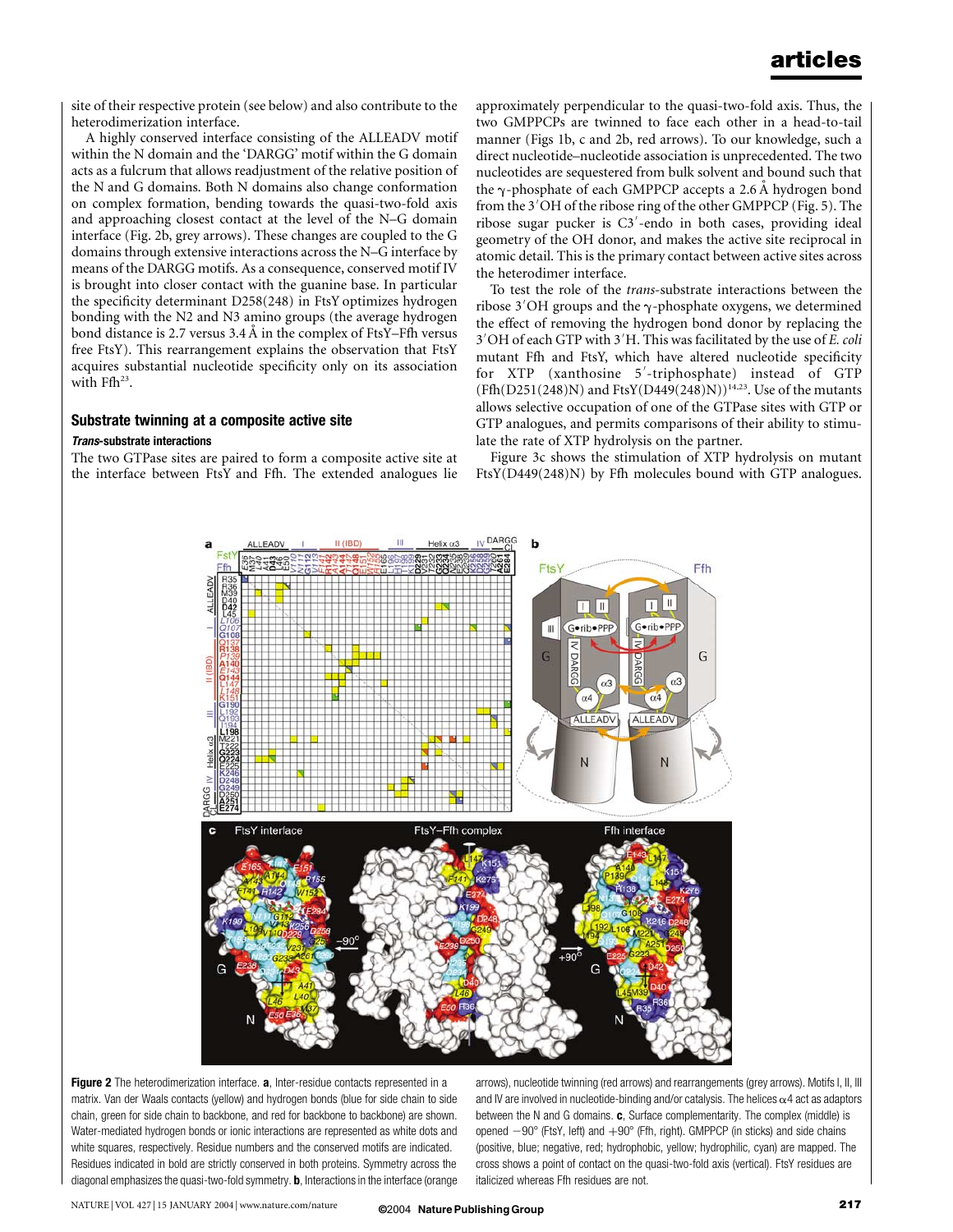We followed the reaction XTP + FtsY(D449(248)N) + Ffh·NTP  $\rightarrow$  $XDP + P_i$  (where NTP denotes GTP or GTP analogues and P<sub>i</sub> denotes the phosphate anion), which includes effects on both Ffh–FtsY complex formation and activation of XTP hydrolysis. When Ffh is bound with  $3'$ dGTP (Fig. 3c, filled circles) rather than GTP (triangles), the rate constant of this reaction is reduced 420-fold. In contrast, replacing the 2 $^{\prime}$ OH of GTP with 2 $^{\prime}$ H has only a twofold effect (Fig. 3c, open circles).

The same result holds for the reciprocal reaction; that is, the stimulation of XTP hydrolysis on mutant Ffh(D251(248)N) by FtsY molecules bound with GTP analogues  $(XTP\text{-}Ffh(D251(248)N) +$ FtsY·NTP  $\rightarrow$  XDP + P<sub>i</sub>) (Fig. 3d). Replacing the 3<sup>'</sup>OH of GTP by 3'H reduced the rate of the reaction by 140-fold (Fig. 3d, closed circles versus triangles), whereas replacement of the  $2'OH$  by  $2'H$ had less than a twofold effect (open circles). Thus the 3 $^{\prime}{\rm OH}$  of the GTP bound in each active site has a crucial role, contributing between 3.0 and 3.7 kcal mol<sup>-1</sup> to binding and reciprocal GTPase activation.

A water molecule between the  $\gamma$ -phosphate of GMPPCP in FtsY and the  $\alpha$ -phosphate of GMPPCP in Ffh also contributes to the interaction between nucleotides. The two  $CH<sub>2</sub>$  groups (7.1 Å between carbon atoms) and the two hydrophobic exo-faces of the ribose rings form a hydrophobic cavity with no electron density in

it. If GTP were bound, a water molecule(s), an ion, or a charged or polar side chain could fill the cavity, bridging oxygens of the  $\beta$ - and  $\gamma$ -phosphates. This additional interaction might contribute further to catalysis.

#### Interactions between active site and substrate

Each active site provides catalytic groups for the bound nucleotide in cis. In each GMPPCP one oxygen of the  $\beta$ -phosphate and one oxygen of the  $\gamma$ -phosphate is coordinated by a single Mg<sup>2+</sup> ion in octahedral coordination with three water molecules and the OH group of a strictly conserved threonine residue from motif I (the 'P'-loop; T112 in Ffh and T116(112) in FtsY) (Fig. 5b). One water molecule in each GTPase lines up opposite the respective  $\beta-\gamma$ phosphate bonds in ideal attacking position for hydrolysis (Fig. 5a). These were not present in the separate FtsY.GMPPNP or Ffh GMPPNP structures<sup>24</sup>. Each donates a hydrogen bond  $(2.6 \text{ Å})$ to a strictly conserved aspartate (D135 in Ffh and D139(135) in FtsY) from motif II (IBD loop; Fig. 5). These two aspartate residues also accept a hydrogen bond from one water molecule that coordinates the  $Mg^{2+}$ . These aspartates are specific to the SRP family of GTPases and are the key, previously unrecognized catalytic groups that are only brought into correct orientation in the complex.



Figure 3 Functional analysis of conserved residues and the 3'OH of GTP. a, The effect of FtsY mutations on the stimulated GTPase reaction. The dark and grey bars are the  $k_{\text{tot}}$  and  $k_{\text{cat}}$  values, respectively, for the mutant relative to wild-type FtsY. Red denotes mutants with deleterious effects whereas yellow denotes neutral mutants. **, Mutants in**  $E$ **. coli** FtsY (coloured as in  $a$ ) mapped onto the corresponding surface of complexed  $T$ . aquaticus FtsY. The interface (grey, left) with the bound nucleotide (green sticks) and the solventaccessible side (white, right) are shown.  $\mathbf{c}$ ,  $\mathbf{d}$ , Replacing the 3'OH of each GTP with 3'H compromises Ffh–FtsY association and reciprocal stimulation. XTP hydrolysis from XTP-specific mutants FtsY(D449(248)N) (c) or Ffh(D251(248)N) (d) were determined with the other GTPase active site bound by GTP (filled circles), 2′dGTP (open circles) or 3′dGTP (triangles). First-order fits to the linear portion of the concentration dependences gave apparent second-order rate constants ( $k_{\text{tot}}$ ) for XTP hydrolysis from FtsY(D449(248)N) (c) of 6.0  $\times$  10<sup>4</sup>, 2.6  $\times$  10<sup>4</sup> and 1.4  $\times$  10<sup>2</sup> M<sup>-1</sup> min<sup>-1</sup> with Ffh bound by GTP, 2'dGTP and 3'dGTP, respectively, and second-order rate constants for XTP hydrolysis from Ffh(D251(248)N) (**d**) of 7.2  $\times$  10<sup>4</sup>, 5.4  $\times$  10<sup>4</sup> and 5.3  $\times$  10<sup>2</sup> M<sup>-1</sup> min<sup>-1</sup> with FtsY bound by GTP, 2'dGTP and 3'dGTP, respectively. **e**, The stimulated GTPase reaction of mutant FtsY(D330(135)A) (filled circle) compared with the reaction of wild-type FtsY (open circle).



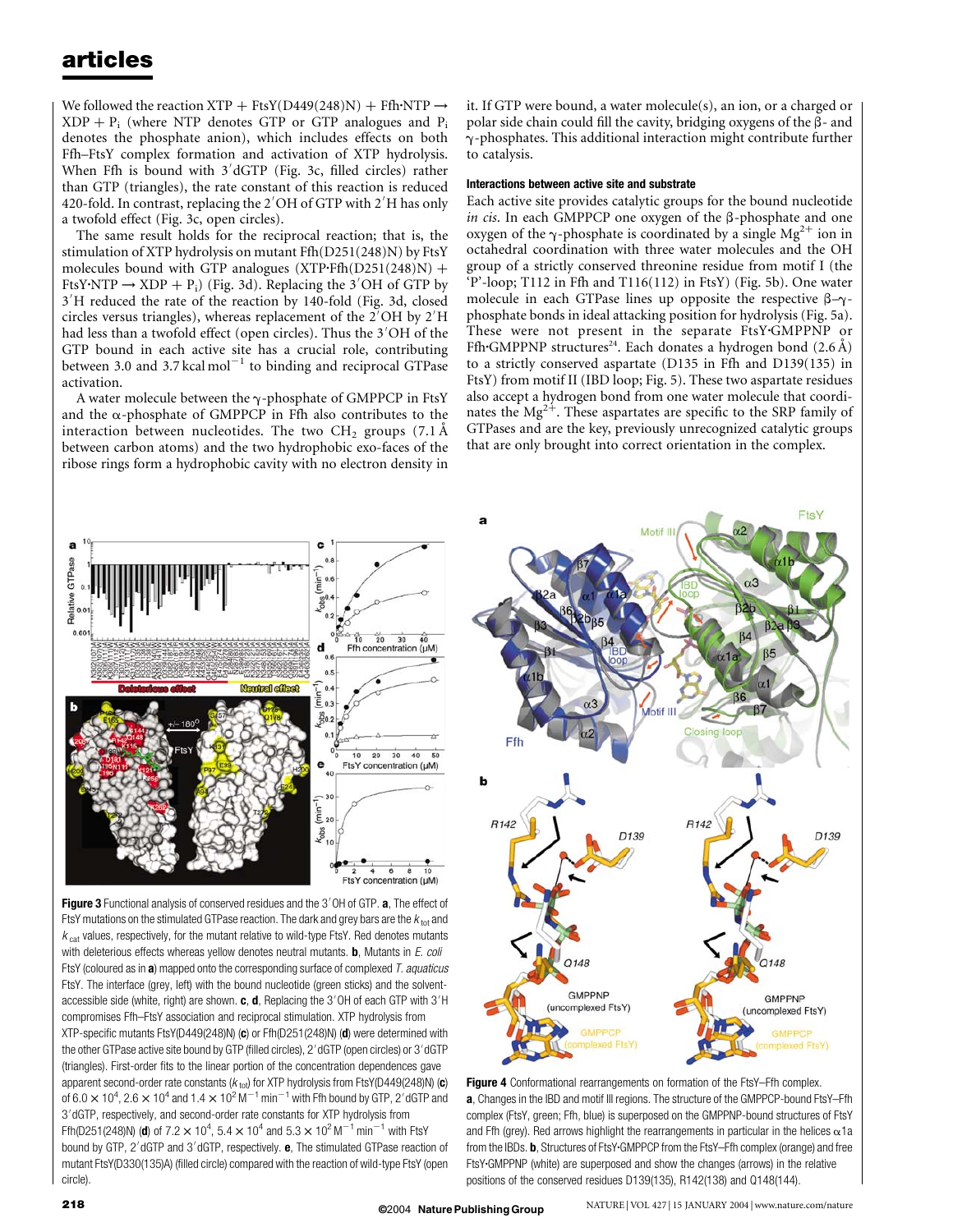Complex formation also brings R138 and Q144 of the Ffh IBD loop, and its conjugate pair of R142(138) and Q148(144) of the FtsY IBD loop, from far away into catalytic position in close contact with the  $\alpha$ -,  $\beta$ - and  $\gamma$ -phosphates of the GMPPCPs (Fig. 5b). These residues act to position the nucleotide for hydrolysis, and contribute to the electrostatic balance within the catalytic site where the negatively charged phosphate groups of the twinned GMPPCPs converge. Upon hydrolysis an extra negative charge is developed in each site, compromising this balance and destabilizing the complex. This notion is supported by the mechanism proposed for ABC transporters<sup>25</sup>, in which cooperative hydrolysis of two ATPs in a symmetrical homodimer drives domain dissociation, which in turn drives transport. However, in these structures the ATP substrates are far from each other and the mechanisms of coupling hydrolyses are different.

Additional symmetrical interactions involve close van der Waals contacts of side chains of R138 of Ffh with R142(138) and Q148(144) of FtsY and, reciprocally, of R142(138) of FtsY with R138 and Q144 of Ffh (Fig. 5b). In contrast, other conserved residues interact in ways that are not quite symmetrical. A hydrogen bond forms between the side chain of N111(Q107) of FtsYand the ribose 3'O of the GMPPCP bound to Ffh. This is matched—but not mirrored—by a van der Waals contact between Q107 of Ffh and the ribose ring of the GMPPCP bound to FtsY. Asparagine is strictly conserved in this position in all FtsY sequences and their eukaryotic orthologues; correspondingly, glutamine is conserved in all Ffh sequences and their eukaryotic orthologues. These two side chains are the only ones that interact with the opposing substrate. By breaking symmetry, they may be important in specifying the order of the two hydrolysis reactions in the SRP–SR heterodimer.

Consistent with the crucial role of the motif II loop in activation of the GTPases, mutations of residues in motif II (D135, R138, A140, A141 and Q144) all have deleterious effects(Fig. 3a). Figure 3e shows the effect of the D330(135)A mutation in E. coli FtsY. The first-order rate constant for the reaction GTP-FtsY–Ffh-GTP  $\rightarrow$ products ( $k_{cat}$ ; Fig. 3a, grey bars), which measures the activation of GTP hydrolysis reaction after the complex is formed, is reduced 18-fold for FtsY(D330(145)A) compared with wild-type FtsY (Fig. 3e, compare filled with open circles). As the two active sites hydrolyse bound GTPs with the same rate constant in the complex<sup>14</sup>,

inactivation of only one of the GTPases would reduce the observed rate constant by only twofold. Thus, the large effect of the D330(135)A and other mutations (Fig. 3a, red) indicates that the activation of both GTPase sites is compromised, even when mutations are confined to one of the two GTPases. The proper assembly of the composite active site is therefore highly cooperative in trans between the two proteins.

### **Discussion**

The structure of the catalytic core of the SRP and SR complex suggests a unique mechanism by which nucleotide binding and hydrolysis drive complex formation and disassembly. The two proteins associate by means of an extensive interaction surface, which spans both the N and G domains, and undergo major conformational changes relative to the free proteins. Of the 40 mutations of surface residues that we made, 25 map to the interface and each shows a pronounced deleterious effect on complex formation. This indicates that the conformation of the protein in the complex is stable only when all required interactions are made. Thus, complex formation involves a highly cooperative and extensive network of interactions.

The closest related structures to the SRP GTPases include the homodimeric ATPase nitrogenase<sup>26</sup>. However, a model of the FtsY-Ffh complex<sup>20</sup> based on this failed to predict the N domain or mechanistic interactions. In contrast to most other GTPases, major rearrangements occur in Ffh and FtsYonly as they associate in their GTP-bound forms. As free proteins, there are only subtle differences between the GTP- and GDP-bound states<sup>24</sup>. By contrast, other GTPases undergo marked rearrangements in response to GDP and GTP binding (for example, movements of 'switch regions' in motif II and motif III of Ras) and little further rearrangement takes place on binding their associated GTPase-activator proteins (GAPs).

The FtsY–Ffh complex forms a composite active site at the interface. In this site, many catalytic residues interact both with the substrate in cis and with residues across the interface in trans. As a result, complex formation and GTPase activation are highly coupled. Consistently, mutation of catalytic residues also impairs complex formation. Because of the composite nature of the active site, activation of each GTPase site is also highly coupled to



**Figure 5** The composite catalytic site with the twinned substrates and essential residues.  $a$ , The twinned substrates showing symmetrical hydrogen bonds between the 3'OH ribose of one GMPPCP and the  $\gamma$ -phosphate of the other GMPPCP. The two attacking waters (a.w.) are aligned for nucleophilic attack. Protein surfaces are blue (Ffh) or green (FtsY) transparent envelopes. **b**, Stereo view of the twinned catalytic site. The  $2F_0-F_c$ electron density map (2.1 $\sigma$ ) corresponding to Ffh (blue), FtsY (green) and ligands

(orange). Residues in Ffh (blue characters) and FtsY (green italic characters) are shown; asterisks indicate residues breaking the pseudo-symmetry. Black dashed lines indicate hydrogen bonds. Orientations in a and **b** are identical. See Supplementary Information for a movie showing the catalytic residues, the attacking waters and the twinned nucleotides.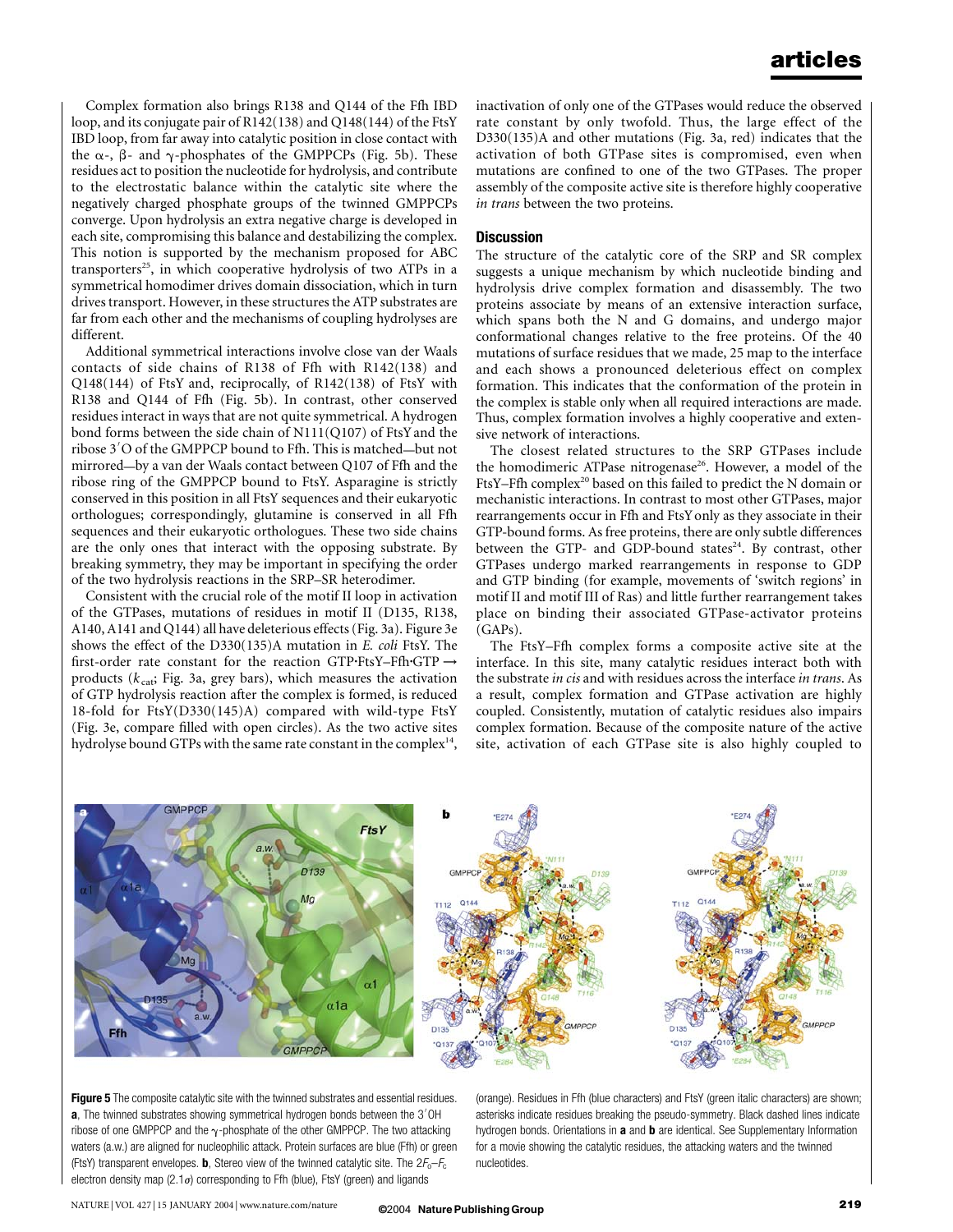activation of the other, as revealed by single mutations in the active site of one GTPase that inactivate both GTPases.

The structure suggests a unique activation mechanism for the SRP family of GTPases. Conformational rearrangements on complex formation bring catalytic residues in the IBD loop into the active site and align them with respect to the bound substrate. In particular D135 activates the attacking nucleophilic water molecule, and R138 and Q144 interact with the  $\beta$ - and  $\gamma$ -phosphate groups, and thus may contribute to stabilization of the transition state. The only catalytically important interactions between the GTPases are formed by the twinned substrates themselves, which further stabilizes the negative charge on the  $\gamma$ -phosphate groups. In contrast, the active sites of most GTPases become complemented on interaction with their respective GAPs through insertion of a missing catalytic residue, such as the 'arginine finger'. The only other known exceptions are the Ran<sup>27</sup> and G $\alpha$  GTPases<sup>28–30</sup>, which on activation align key catalytic residues in cis.

The extensive interactions with the  $\gamma$ -phosphate group, both from active-site residues in cis and from the twinned substrate in trans, explain why complex formation is GTP-dependent and why GTP hydrolysis leads to complex dissociation. Hydrolysis of GTP releases the  $\gamma$ -phosphate, and therefore severs the connections with both the substrate and active-site residues. Electrostatic repulsion between the released phosphate and GDP might assist further in dissociating the partners. The most basic requirement for SRPdependent unidirectional targeting, namely the obligatory coupling of the formation of a tight SRP–SR complex with its subsequent disassembly, is therefore elegantly explained by these structural and functional analyses.

Note added in proof: A structure of the complex reported here in a different crystal form has been determined independently $31$ . No information was shared prior to publication.  $\Box$ 

### Methods

#### Protein preparation

Full-length FtsY (residues Met 1 to Asp 304) and the N and G domains of Ffh (residues Met 1 to Leu 300) from T. aquaticus were expressed in BL21(DE3)-Rosetta E. coli cells, and subcloned in the pET28b vector as N-terminal hexa-histidine fusions. Proteins were expressed at 37 °C in LB medium. Soluble cellular extracts were heated at 70 °C for 30 min and clarified by centrifugation. FtsY and Ffh-NG were purified by metal affinity chromatography followed by gel filtration. The thrombin-cleavable histidine tags were removed. The FtsY–Ffh-NG binary complex was formed by incubation of stoichiometric amounts of FtsYand Ffh-NG in the presence of a twofold excess of the non-hydrolysable GTP analogue GMPPCP. The complex was purified by gel filtration and concentrated for crystallization. Expression plasmids for mutant FtsYs were constructed from wildtype E. coli FtsY(47–497). Truncation of the first 46 amino acids improves expression and has no discernible effect on the interaction with Ffh or on the GTPase activity of FtsY alone or complexed to Ffh. Mutant FtsYs were expressed and purified as for wild  $type<sup>22</sup>$ .

#### Crystallization and structure determination

The complex was crystallized by vapour diffusion at  $4^{\circ}$ C using the Nextal crystallization pre-filled screening suites and tools (Nextal Biotechnologies). Crystals grew in 10% PEG 8,000 and 100 mM HEPES, pH 7.5, or 10% PEG 20,000 and 100 mM MES, pH 6.5, and were optimized at 4 °C and at 20 °C combining seeding and additive screening. Crystals were flash-frozen using mother liquor supplemented with 25% glycerol. Diffraction data collected at beamline 8.3.1 at the Advanced Light Source (ALS) at LBNL were integrated and scaled with DENZO and SCALEPACK<sup>32</sup>. The space group is  $P2_12_12_1$  with unit cell dimensions  $a = 75.0 \text{ Å}$ ,  $b = 83.7 \text{ Å}$ ,  $c = 94.0 \text{ Å}$  with one heterodimer per asymmetrical unit. The structure was solved by molecular replacement using the crystal structures of Ffh-NG and FtsY bound to GMPPNP as search models in AmoRe<sup>33</sup>. Refinement in CNS<sup>34</sup> and model building in Moloc $\mathrm{^{35}}$  yielded the structure consisting of FtsY (residues Asn 27 to Glu 303), Ffh (residues Gly 19 to Gly 295), two GMPPCP molecules and 387 water molecules. All residues are in the most allowed regions of the Ramachandran diagram. On complex formation only, there is enhanced hydrolysis of the first 25 residues of FtsY as previously noted<sup>36</sup> and as also seen here by mass spectrometry. These residues are removed perhaps by self-cleavage within the sequence G24-G25-N26. Before complex formation this variable region of the N domain of FtsY-GMPPNP is relatively unstructured. Whether this is important functionally is not yet known. The first 18 residues of the NG domain of Ffh are present but poorly ordered in the structure. Figures were prepared with PyMol<sup>37</sup> and DINO<sup>38</sup>.

#### Kinetic analysis of the Ffh–FtsY interaction

Stimulated GTP hydrolyses by E. coli Ffh and FtsY were followed by monitoring

radioactive  $P_i$  release<sup>23</sup>. An approximately twofold excess of 4.5S RNA over Ffh was present to facilitate the Ffh–FtsY complex formation. The reciprocally stimulated GTPase reactions were determined in multiple turnover experiments ([GTP]  $>$  [Ffh + FtsY]). Varying amounts of wild-type or mutant FtsY were added to a small, fixed amount of Ffh (0.05–0.1  $\mu$ M) in the presence of a saturating amount of GTP (100  $\mu$ M) to occupy both GTPase active sites ( $K_d^{\text{GTP}} = 0.39$  for Ffh;  $K_d^{\text{GTP}} = 14 \mu \text{M}$  for FtsY). Nucleotide affinity of FtsY was not significantly affected by any of the mutations reported here. The concentration-dependence of FtsY was analysed<sup>22</sup> to obtain rate constants  $k_{\text{tot}}$  and  $k_{\text{cat}}$  for the summed GTP hydrolyses.  $k_{\text{tot}}$  is identical to the operationally defined second-order rate constant referred to as  $k_{\text{cat}}/K_{\text{m}}$  in previous work<sup>22</sup>.

XTP hydrolysis from mutant FtsY(D449(248)N) was determined in single-turnover reactions ([XTP]  $\lt$  [E]) with a fixed, subsaturating amount of FtsY(D449(248)N)<br>(0.2  $\mu$ M) with respect to XTP ( $K_{\rm d}^{\rm XTP} = 260 \,\mu$ M)<sup>24</sup>, and varying amounts of Ffh. A 50  $\mu$ M concentration of GTP or GTP analogues was present to selectively saturate the GTPase site in Ffh ( $K_{\rm d}^{\rm GTP} = 0.39 \,\mu$ M;  $K_{\rm d}^{3' \text{ dGTP}} = 0.63 \,\mu$ M;  $K_{\rm d}^{2' \text{ dGTP}} = 0.86 \,\mu$ M). The reaction  $XTP + FtsY(D449(248)N) + Ffh\cdot NTP \rightarrow XDP + P_i$  was followed by radioactive  $P_i$ release from XTP. The apparent second-order rate constant for the reaction  $(K_{\text{tot}}^{\text{app}})$  was obtained from the slope of the initial linear portion of the dependence on concentration of Ffh.

The reciprocal reaction, XTP hydrolysis from mutant Ffh(D251(248)N), was determined in single-turnover experiments with a fixed, saturating amount of Ffh(D251(248)N) (2 $\mu$ M) with respect to XTP ( $K_d^{\text{XTP}} = 0.31 \,\mu$ M; S.-o.S. and P.W., unpublished observations) and varying amounts of FtsY. A concentration of 200  $\mu$ M GTP or GTP analogues (NTPs) was present to selectively occupy the GTPase site in FtsY  $(K_d^{3' \text{ dGTP}} = 52 \,\mu\text{M}; K_d^{2' \text{ dGTP}} = 32 \,\mu\text{M}$ ). Thus, the reaction

 $XTP\text{-}Ffh(D251(248)N) + FtsY\text{-}NTP \rightarrow XDP + P_i$  was followed. The rate constant for this reaction,  $k_{\text{tot}}$ , was obtained from the slope of the initial linear portion of the dependence on the concentration of FtsY.

Received 25 August; accepted 25 November 2003; doi:10.1038/nature02250.

- 1. Keenan, R. J., Freymann, D. M., Stroud, R. M. & Walter, P. The signal recognition particle. Annu. Rev. Biochem. 70, 755–775 (2001).
- 2. Stroud, R. M. & Walter, P. Signal sequence recognition and protein targeting. Curr. Opin. Struct. Biol. 9, 754–759 (1999).
- 3. Pool, M. R., Stumm, J., Fulga, T. A., Sinning, I. & Dobberstein, B. Distinct modes of signal recognition particle interaction with the ribosome. Science 297, 1345–1348 (2002).
- 4. Rinke-Appel, J. et al. Crosslinking of 4.5S RNA to the Escherichia coli ribosome in the presence or absence of the protein Ffh. RNA 8, 612–625 (2002).
- 5. Gilmore, R., Blobel, G. & Walter, P. Protein translocation across the endoplasmic reticulum. I. Detection in the microsomal membrane of a receptor for the signal recognition particle. J. Cell Biol. 95, 463–469 (1982).
- 6. Meyer, D. I., Krause, E. & Dobberstein, B. Secretory protein translocation across membranes—the role of the 'docking protein'. Nature 297, 647–650 (1982).
- 7. Walter, P. & Blobel, G. Purification of a membrane-associated protein complex required for protein translocation across the endoplasmic reticulum. Proc. Natl Acad. Sci. USA 77, 7112–7116 (1980).
- 8. Gilmore, R., Walter, P. & Blobel, G. Protein translocation across the endoplasmic reticulum. II. Isolation and characterization of the signal recognition particle receptor. J. Cell Biol. 95, 470–477 (1982).
- 9. Beckmann, R. et al. Alignment of conduits for the nascent polypeptide chain in the ribosome-Sec61 complex. Science 278, 2123–2126 (1997).
- 10. Menetret, J. F. et al. The structure of ribosome-channel complexes engaged in protein translocation. Mol. Cell 6, 1219–1232 (2000).
- 11. Beckmann, R. et al. Architecture of the protein-conducting channel associated with the translating 80S ribosome. Cell 107, 361–372 (2001).
- 12. Miller, J. D., Wilhelm, H., Gierasch, L., Gilmore, R. & Walter, P. GTP binding and hydrolysis by the signal recognition particle during initiation of protein translocation. Nature 366, 351–354 (1993).
- 13. Miller, J. D., Bernstein, H. D. & Walter, P. Interaction of E. coli Ffh/4.5S ribonucleoprotein and FtsY mimics that of mammalian signal recognition particle and its receptor. Nature 367, 657–659 (1994).
- 14. Powers, T. & Walter, P. Reciprocal stimulation of GTP hydrolysis by two directly interacting GTPases. Science 269, 1422-1424 (1995).
- 15. Keenan, R. J., Freymann, D. M., Walter, P. & Stroud, R. M. Crystal structure of the signal sequence binding subunit of the signal recognition particle. Cell 94, 181–191 (1998).
- 16. Montoya, G., Svensson, C., Luirink, J. & Sinning, I. Crystal structure of the NG domain from the signal-recognition particle receptor FtsY. Nature 385, 365–368 (1997).
- 17. Freymann, D. M., Keenan, R. J., Stroud, R. M. & Walter, P. Structure of the conserved GTPase domain of the signal recognition particle. Nature 385, 361–364 (1997).
- 18. Ramirez, U. D. et al. Structural basis for mobility in the 1.1 Å crystal structure of the NG domain of Thermus aquaticus Ffh. J. Mol. Biol. 320, 783–799 (2002).
- 19. Vetter, I. R. & Wittinghofer, A. The guanine nucleotide-binding switch in three dimensions. Science 294, 1299–1304 (2001).
- 20. Montoya, G., Kaat, K., Moll, R., Schafer, G. & Sinning, I. The crystal structure of the conserved GTPase of SRP54 from the archaeon Acidianus ambivalens and its comparison with related structures suggests a model for the SRP–SRP receptor complex. Struct. Fold. Des. 8, 515–525 (2000).
- 21. Rapiejko, P. J. & Gilmore, R. Empty site forms of the SRP54 and SR  $\alpha$  GTPases mediate targeting of ribosome–nascent chain complexes to the endoplasmic reticulum. Cell 89, 703–713 (1997).
- 22. Peluso, P., Shan, S. O., Nock, S., Herschlag, D. & Walter, P. Role of SRP RNA in theGTPase cycles of Ffh and FtsY. Biochemistry 40, 15224–15233 (2001).
- 23. Shan, S. & Walter, P. Induced nucleotide specificity in a GTPase. Proc. Natl Acad. Sci. USA 100, 4480–4485 (2003).
- 24. Padmanabhan, S. & Freymann, D. M. The conformation of bound GMPPNP suggests a mechanism for gating the active site of the SRP GTPase. Structure 9, 859–867 (2001).